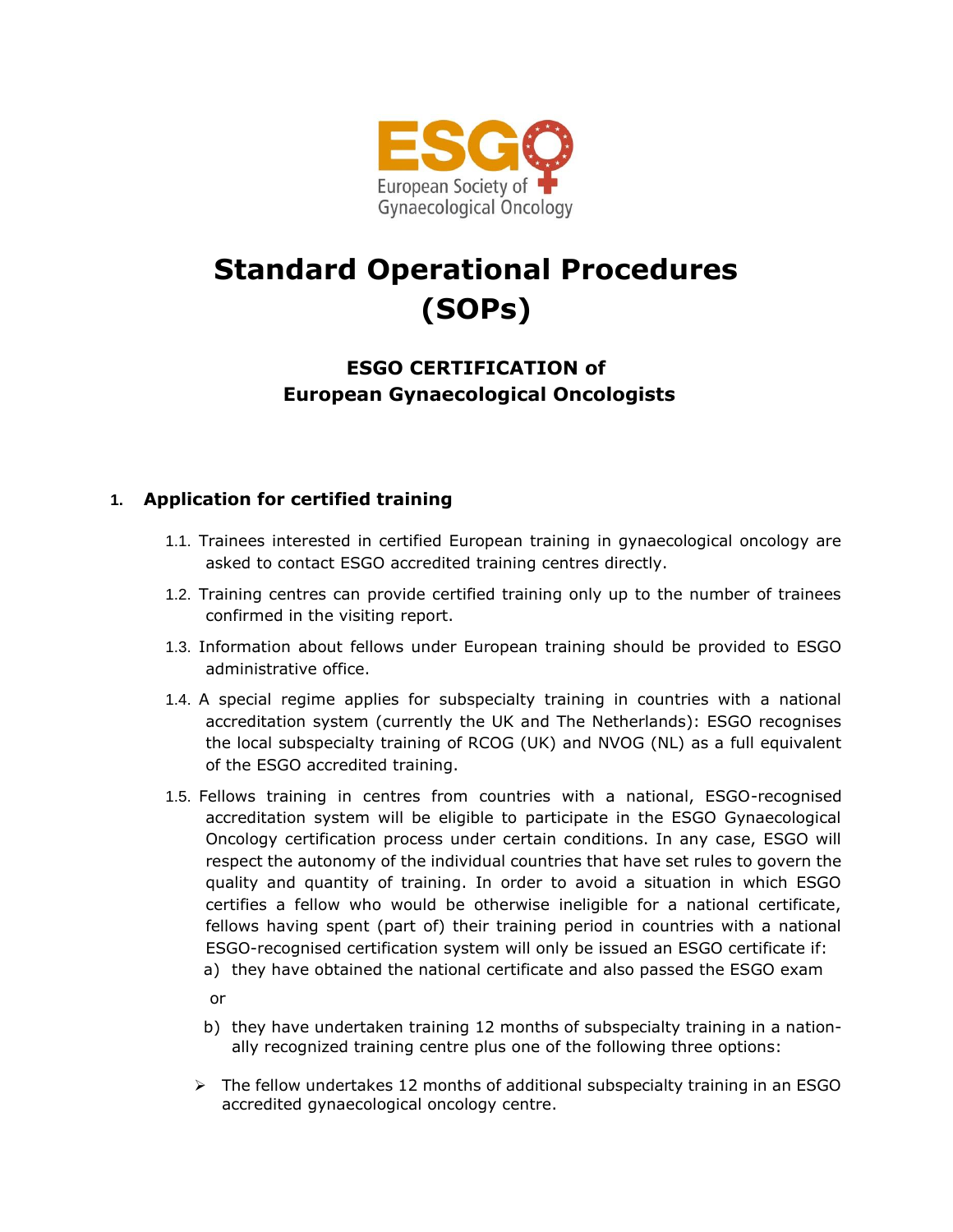- $\triangleright$  The fellow undertakes additional 12 months of subspecialty training in a nationally recognized gynaecologcial oncology training centre.
- $\triangleright$  The fellow may undertake a combination of subspecialty training in a nationally recognized training centre and/or an ESGO recognized centre in a country without a national training programme for a total of at least one year and the remainder of the time in a non-European nationally recognized centre.

In any case, in order to obtain ESGO certification, the fellow who has (partly) undertaken training under a national training programme should in addition to any national requirement:

- a) Register his/her training plan/programme with ESGO prior to the start of training
- b) Complete the ESGO logbook (with exception of those that have fully completed their training and obtained a diploma within the nationally recognized programme)
- c) Pass the ESGO exam

#### **2. Duration of training**

- **1.1.** Two (2) years of training is a minimum period of training.
- **1.2. The training programme should have been completed for the whole period in an** ESGO accredited centre or at least a period of one year in an ESGO accredited centre and the remainder in an non-European nationally recognized centre in the countries where training in Gynaecologic Oncology is recognized and the curriculum is equivalent to ESGO curriculum. In case that the 2<sup>nd</sup> centre is not accredited by ESGO, it must be approved by the Fellowship and Observership Working group of the Educational Committee.

#### **3. Process**

- 3.1 **Before the start of his/her training**, the fellow should send the Application form to the ESGO office together with a copy of the Training Programme. This Application form must accordingly be endorsed by the head of the GO department of the ESGO accredited training centre and will be used for follow-up and evaluation.
- 3.2 After successfully fulfilling his/her training, the fellow may apply for the **ESGO Certificate of European Gynaecological Oncologist**. Application Part II endorsed by the supervisor should be submitted to the ESGO administrative office within a year after completion of the fellowship and passing ESGO exam.
- 3.3. Prospective completion of the **ESGO Portfolio** (available at the ESGO website) and the **candidate's CV** is a basic prerequisite for being considered for certification. The completed Portfolio, CV and **certificate of the ESGO exam** are sent by the fellow after completion of his/her training to the ESGO administrative [office](mailto:adminoffice@esgomail.org) (electronically).